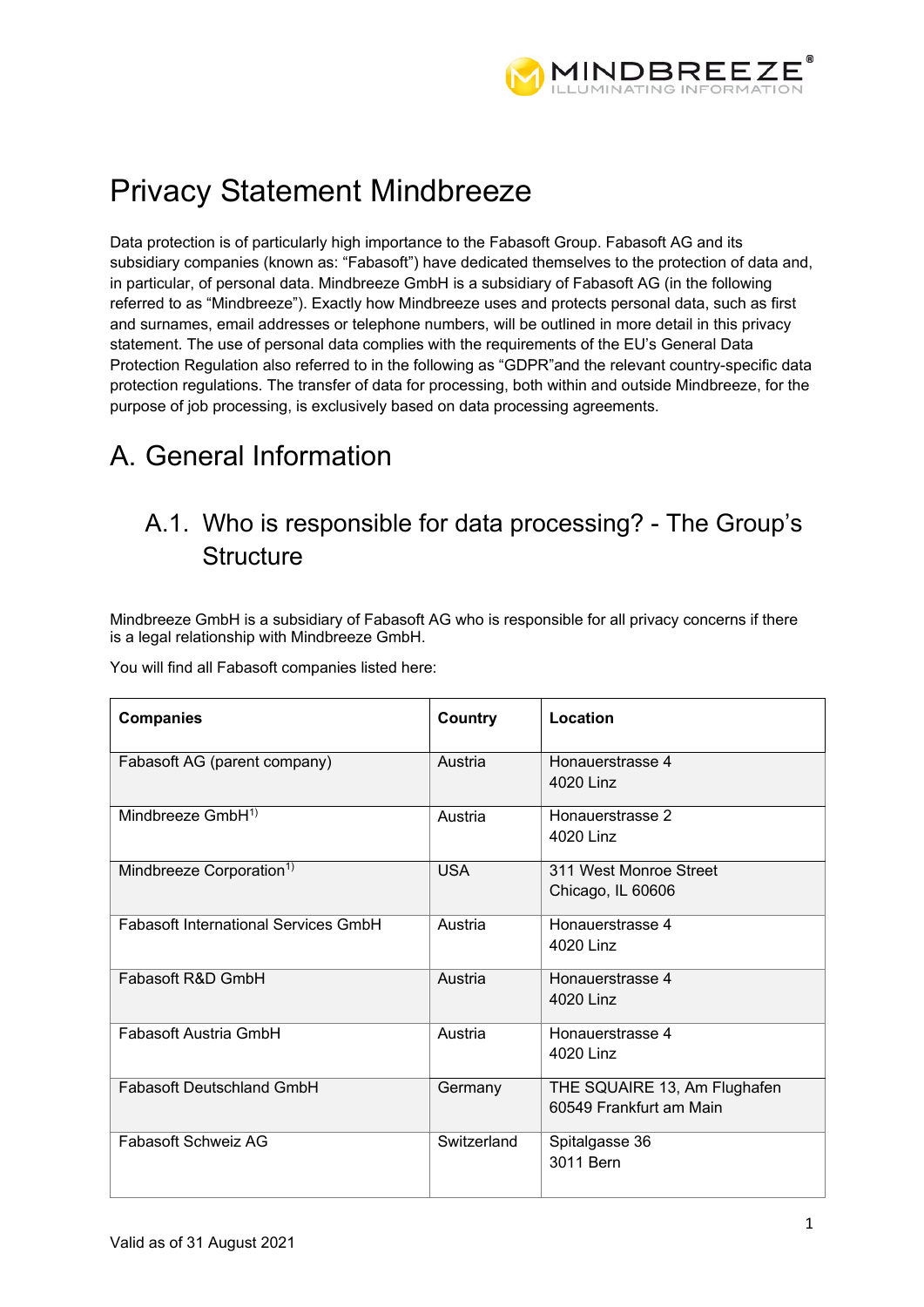

| <b>Companies</b>              | Country    | Location                                                          |
|-------------------------------|------------|-------------------------------------------------------------------|
| Xpublisher GmbH <sup>2)</sup> | Germany    | Schleißheimer Strasse 6-10<br>80333 München                       |
| Xpublisher $Inc2$             | <b>USA</b> | Convene, 3rd floor<br>311 West Monroe Street<br>Chicago, IL 60606 |

### **Additional Information:**

<sup>1)</sup> Mindbreeze GmbH and its subsidiary company, the Mindbreeze Corporation, belong to the Fabasoft Group, but they have their own website, available at: www.mindbreeze.com and have their own public corporate design.

<sup>2)</sup> Xpublisher GmbH and its subsidiary company, the Xpublisher Inc., belong to the Fabasoft Group, but they have their own website, available at: www.xpublisher.com and have their own public corporate design.

The current privacy statement provides information about how Mindbreeze handles personal data within its business operations, in particular with regard to the Mindbreeze website (www.mindbreeze.com). Due to its particular characteristics, there are a number of additional, separate privacy statements for the following areas:

- for the products and services offered by Mindbreeze.
- for applicants during the application process
- for employees
- for other, specific processing areas, further privacy statements may exist and those affected by this will be notified separately.

With this privacy statement, Mindbreeze is informing the data subjects of the nature, scope and purpose of the data they process, as well as informing them of their legal rights with regard to this. Since the technical and legal frameworks for processing personal data undergo continuous and progressive development, Mindbreeze is committed to adhering to these changes.

The current version of this privacy statement is available at: https://www.mindbreeze.com/privacy and is also available to download for free as a PDF.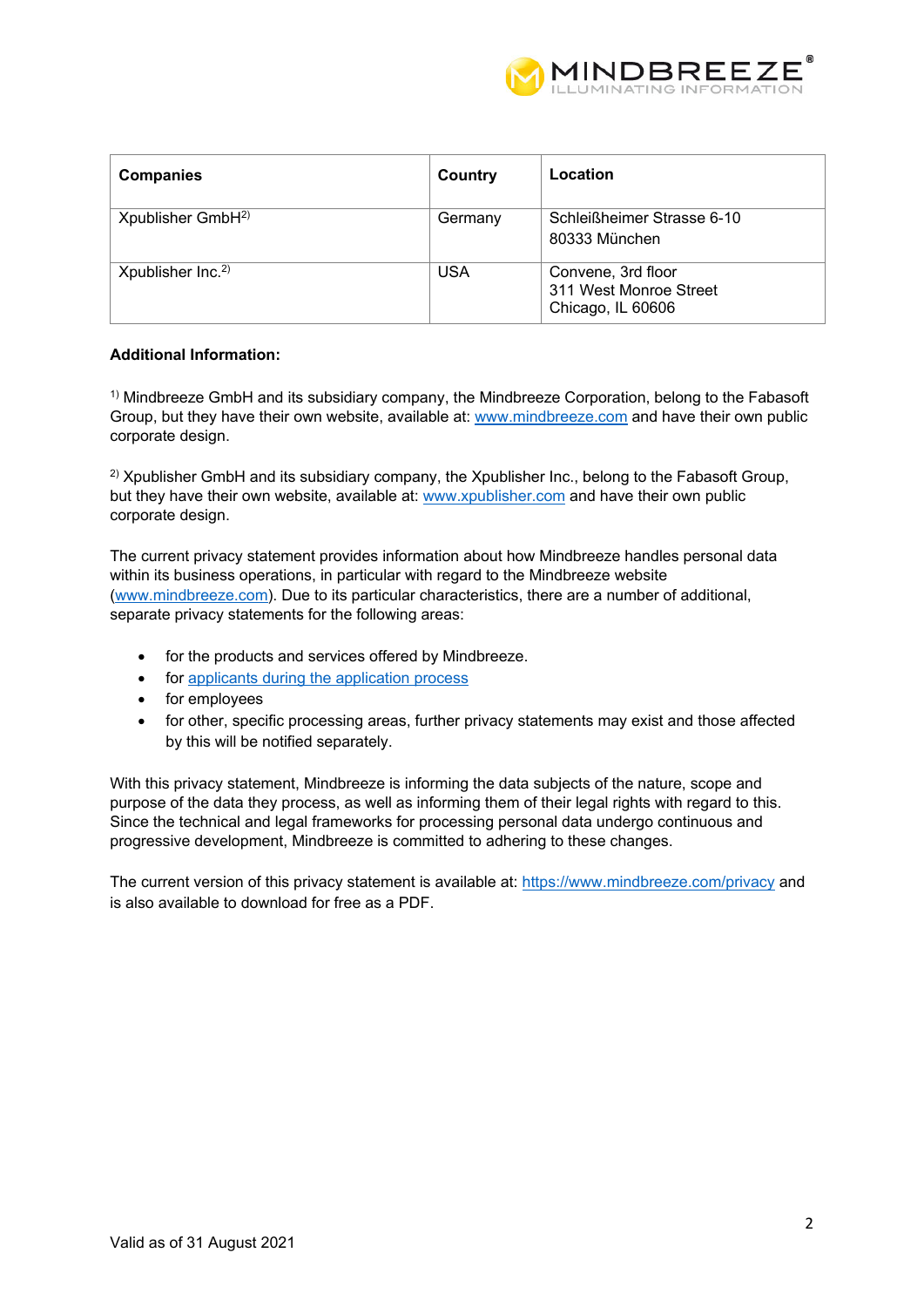

# A.2. Which data are processed? Where does the data come from (the data sources)?

### **1. Data collected from the data subject**

Mindbreeze processes the following personal data that has been collected directly from the data subject.

- Mindbreeze processes personal data that it obtains through its business relations (with customers, suppliers, partners or support requests) in order to fulfil a contract or to implement pre-contract procedures.
- Mindbreeze processes personal data supplied directly by the customers.
- Mindbreeze processes personal data that are required in order to fulfil a legal obligation.
- Mindbreeze processes personal data for which consent has been granted, for various reasons, by the data subject.

Personal data includes: title, first name(s), surname, email address(es), home address(es), telephone number(s), fax number, date of birth (if provided), contract details (incl. contact details of the contracting parties as well as contact persons), company details, other relevant information (correspondence history, contact details, data relating to reminders and actions).

When you make use of our support, we process data about your support inquiry (problem description, log files, attachments, screenshots, communication, documentation of troubleshooting, contact details of the involved persons).

### **2. Data not directly collected from the data subject**

In addition, Mindbreeze processes personal data that is not directly obtained from the data subject. This includes the following data: telephone numbers, job titles, gender, company name, size of the company, titles, industry, street, post code, locations and country.

This data comes from publicly accessible registers, company websites and information published by individuals on business platforms (XING, LinkedIN) or on social media platforms.

### A.3. Why is personal data processed and what is the legal basis for doing this?

### **1. The fulfilment of contractual and pre-contractual obligations.**

Processing personal data is important for providing products and services that are appropriate for the required/commissioned scope of the project. The purpose of data processing is strictly aligned with the commissioned product or service. You will find more detailed information on this topic on our website www.mindbreeze.com. Personal data are processed for the purpose of fulfilling existing contracts or within the framework of initiating new contracts.

### **2. The fulfilment of legal obligations.**

As far as the processing of personal data is necessary to fulfil a legal obligation that is subject to our company, Art. 6 para. 1 lit. c DSGVO applies as the legal basis for data processing.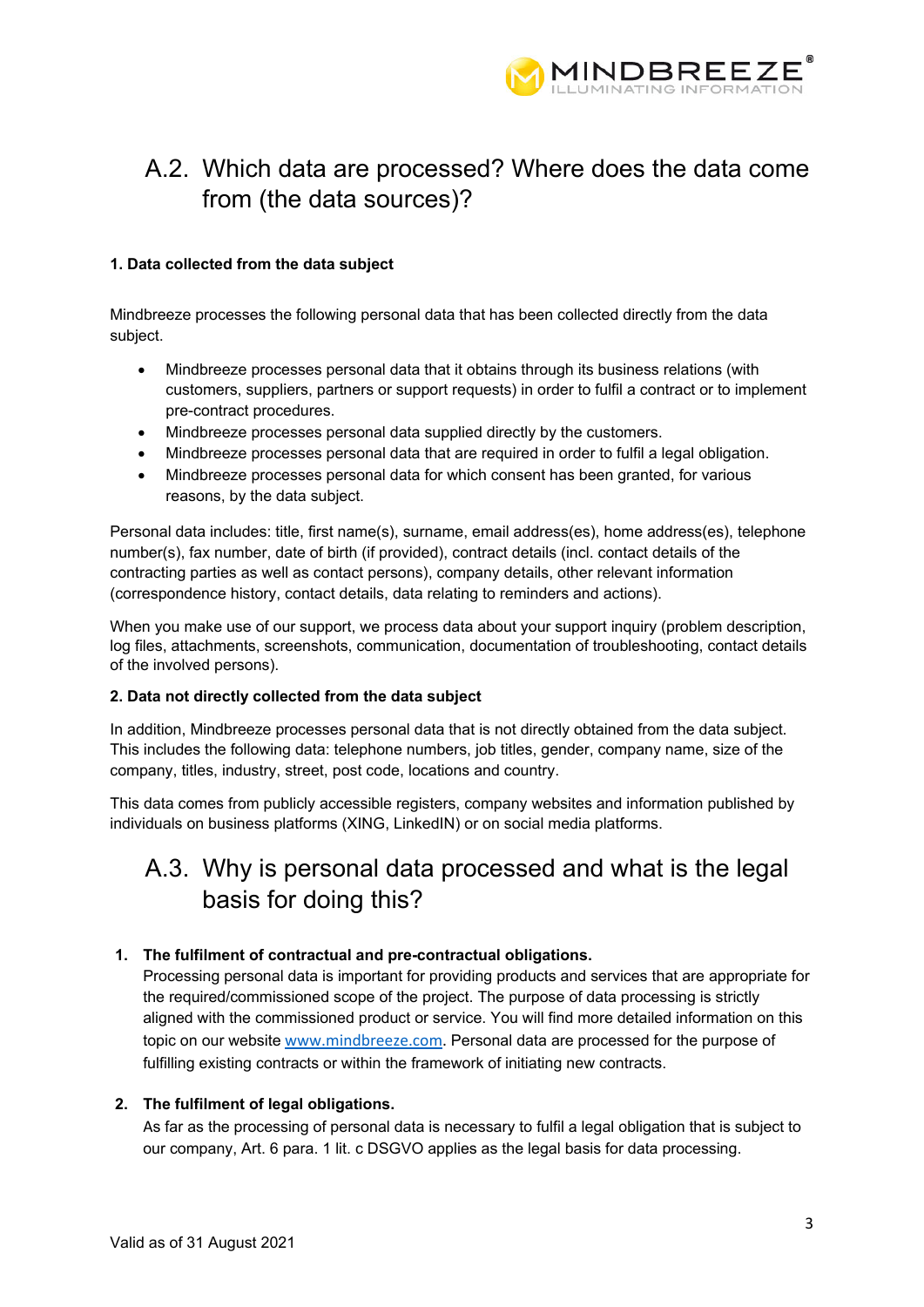

### **3. Safeguarding legitimate interests**

It is in Mindbreeze's interest to continuously improve its products and services. In order to obtain feedback, Mindbreeze encourages its customers and partners voluntary participation in surveys. Participation in the survey can take place without the disclosure of personal data. Should personal data nonetheless be disclosed, such disclosure is voluntary and is not necessary for participation in the survey. The results of the survey serve to further improve Mindbreeze's products and services.

It is in the interest of Mindbreeze customers and interested persons/companies to provide the best possible information about market trends and market developments. Mindbreeze also makes comprehensive research papers available for download free of charge in which Mindbreeze products and services have been evaluated by renowned analyst firms. In addition, Mindbreeze strives to provide the best possible support and advice for customers and interested persons/companies. In this context, Mindbreeze or a responsible Mindbreeze partner will contact you by e-mail, provided that you have given your consent (this consent can be revoked at any time; the data processing that has been carried out until such time remains lawful).

### **4. Data processing and consent**

Irrespective of the above-mentioned legal bases, Mindbreeze may require consent for certain processing operations and obtain it from the person concerned. If Mindbreeze is granted consent to the processing of personal data, the data will be processed exclusively for the purposes specified in this consent, such as sending information in the Mindbreeze newsletter, information on webinars, events, blog articles, downloading resources or research reports. The consent may be revoked at any time. The revocation of the consent does not affect the legality of the processing carried out on the basis of the consent up to the revocation.

In the interest of Mindbreeze customers (contractual relationship) and potential customers (precontractual measures), it is important for Mindbreeze to provide regular information on the ongoing development of their products and services as well as on trends in this sector and topics that are relevant to the market. Mindbreeze also hosts their own events, presents the company at events, holds webinars, and provides information by means of e-mail newsletters.

**Those data received by Mindbreeze in the course of its contractual relationship with the customer, will be processed by Mindbreeze in order to send emails, letters or advertising brochures to customers for the purpose of depicting and presenting Mindbreeze products (Art. 6 (1)(f) GDPR). The customer has the right to object to this processing of the customer's data for the purpose of direct advertising, said right can be exercised at any time without giving reasons by means of letter to Mindbreeze c/o Privacy or email to privacy@mindbreeze.com. Mindbreeze will process the customer data for this purpose for as long as the customer lodges no objection, however, up to a maximum of 3 years after termination of the contract. Where other forms of direct advertising are concerned, Mindbreeze will only process the customer data if the customer has expressly given its express consent to the processing of its data (Art. 6 (1)(a) GDPR). If the customer has given its consent to the data processing, it can revoke this consent without giving reasons by means of letter to Mindbreeze or email to privacy@mindbreeze.com. The processing performed until objection is made against such processing or until consent is revoked shall remain lawful. The processing of the personal data of the customer for the purpose of direct advertising is not necessary for the execution of the contractual relationship.**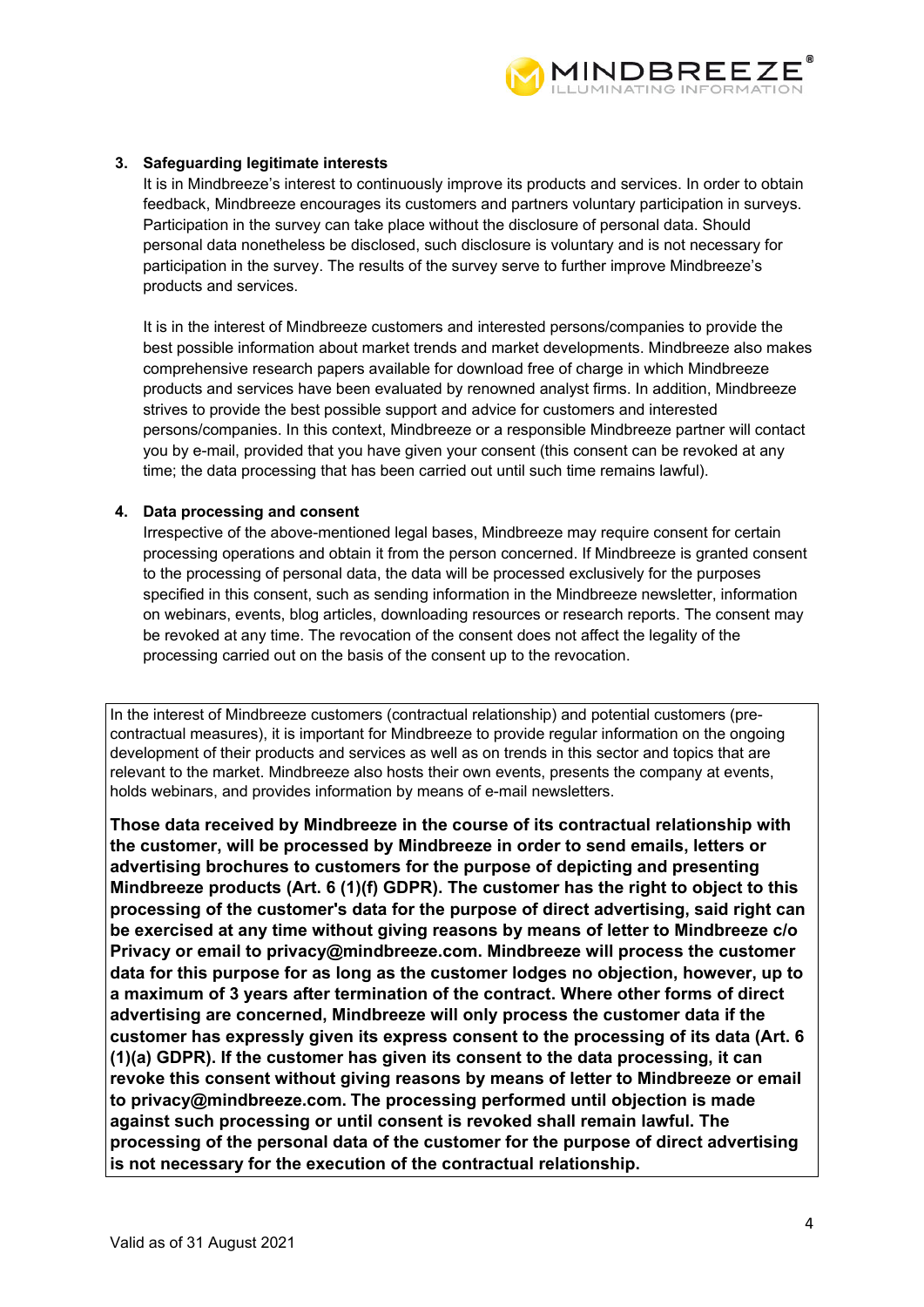

# A.4. Who receives the personal data?

The individual employees, departments or Fabasoft companies, that require it in order to fulfil contractual or legal obligations, such as legitimate interests, receive the personal data.

Furthermore, if necessary, Mindbreeze will transfer your data to tax consultants and auditors for purposes of tax consultancy and auditing and, in individual cases, to lawyers and courts, if necessary for legal advice or law enforcement purposes. In individual cases, we also forward your data to our data protection officer in Austria or Germany in order to obtain advice on the implementation of data protection regulations, e.g. if you assert claims against us. In addition, Mindbreeze employs various sub-contractors, to whom personal data is transferred to enable them to effectively carry out their respective services.

All sub-contractors are required to use the data solely for the purpose of providing the service that has been clearly defined by Mindbreeze.

Through contractual agreements, Mindbreeze collaborates with the following providers when dealing with marketing and communication:

- Act-on Software, located in Portland, Oregon, USA. Service: The forwarding of marketing information material, for example newsletters, webinar invitations and product information, as well as product information concerning client relations (for example, tips on new releases) Data storage and email forwarding: via Act-On's Data Centre in Frankfurt; in case the mail stack in Frankfurt is unavailable, via a backup US based mail stack (data storage up to a maximum of 48 hours)
- LogMeIn. Inc, located in Boston, Massachusetts, USA Service: Platform for the organisation and implementation of webinars. Information on compliance with the GDPR: https://www.logmeininc.com/gdpr/gdpr-compliance
- Lewis Communications GmbH, located in Düsseldorf, Germany. Service: The agency provides services for Mindbreeze concerning public relations
- Fabasoft International Services GmbH Service: The provision of services for the whole Fabasoft Group. In terms of data protection law, for example, maintenance of a group procedure directory, provision of a central contact point for data subjects in compliance with § 26 (1)(3) GDPR and the assumption of liability for claims asserted by data subjects and regular updating and management of technical and organisational measures (see A.7).

Insofar personal data are to be transmitted to the USA or any other country with a less stringent level of data protection, Mindbreezes ensures in advance that a suitable level of data protection is in place. The appropriate or reasonable guarantees agreed in individual cases, as well as the possibility of obtaining a copy, are available at privacy@mindbreeze.com.

### **Mindbreeeze's partner network**

Mindbreeze maintains an extensive partner network and places a high value on exclusivity and quality; there are only a small number of partners in each country or area who ideally complement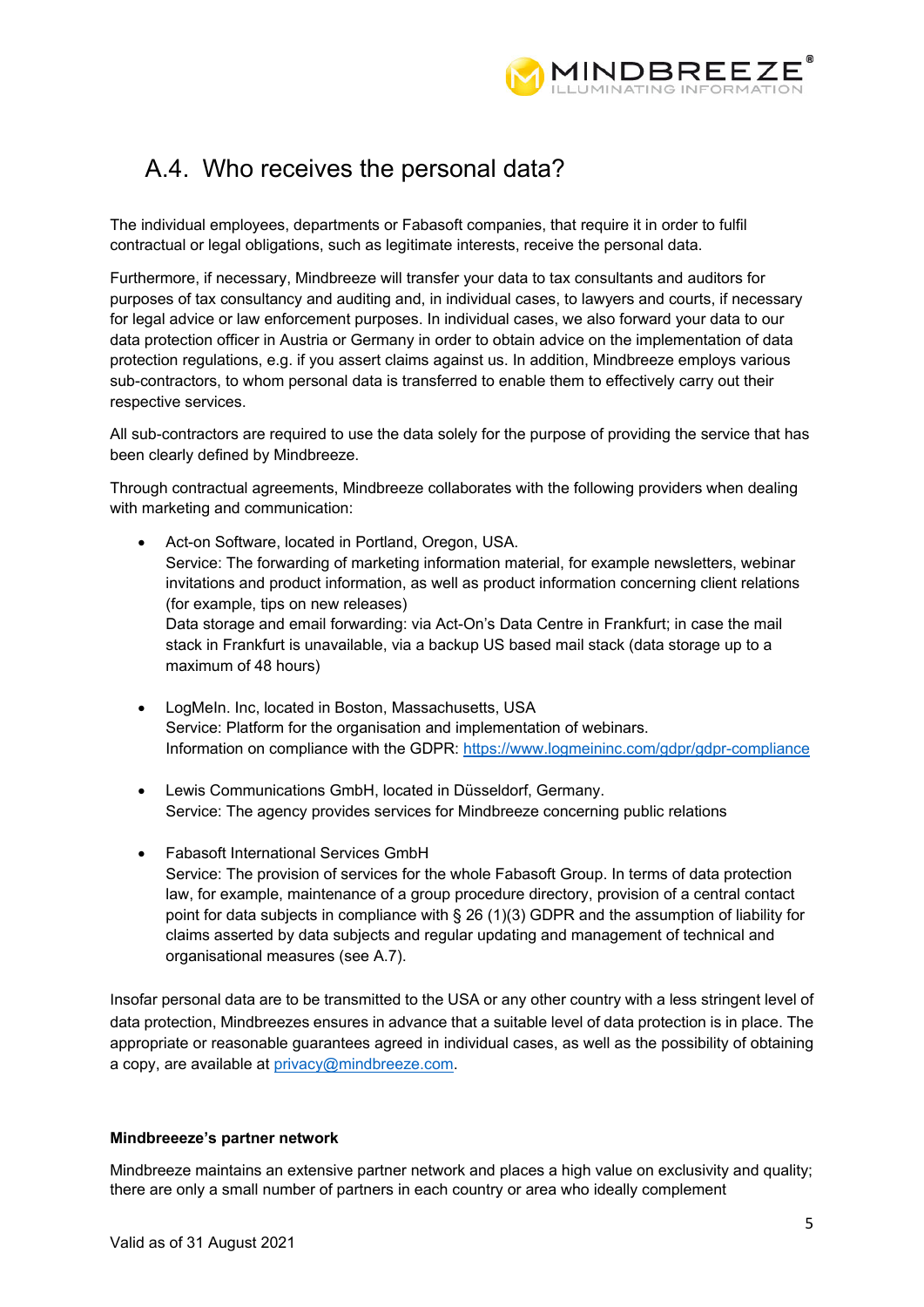

Mindbreeze, in particular in terms of technological expertise and sales strength. In order to provide the best possible service to international customers and potential customers in their national language and in their own time zone, Mindbreeze recruits partners in the respective country or region and provides them with the necessary voluntarily provided personal data such as first name, last name, e-mail address, business address, telephone number, and company name in a separate secure system. The data will only be disclosed to these select partners with your prior consent. In this case, we always ask you for a consent. Personal data will only be processed to the extent that is contractually agreed with our partners. All partners of Mindbreeze are contractually obliged to use this data for the specific intended purpose(s) only (contact on behalf of Mindbreeze and its products) and not to disclose it to third parties. An overview of all current Mindbreeze partners is available at: https://www.mindbreeze.com/our-partner.html

# A.5. For how long is data stored?

Mindbreeze stores personal data for as long as is necessary for the duration of the entire business relationship, from the initiation to the execution through to termination of the contract as well in compliance with the legal retention and documentation obligations, which stem, for example, from the legal business and fiscal retention requirement (usually a period of 10 years) or from the limitation periods in compliance with European or national laws or other regulations to which the controller is subject (up to 30 years).

Personal information (for example for a newsletter, announcement, webinar etc) that is submitted to Mindbreeze with consent will be stored for a maximum of three years after its last use, provided that it is not withdrawn before this period ends.

## A.6. Where is the data stored?

Mindbreeze stores data on hardware owned by Fabasoft in highly secure, external data centres in Germany, Austria and Switzerland.

## A.7. What are the data subject's data protection rights?

You have the right to disclosure, correction, removal or restriction in the processing of the stored information. You have the right to object to the use of your personal information as well as the right to data portability in accordance with the requirements of the data protection law.

In the event that you withdraw consent to use your personal information, Mindbreeze will immediately stop using this data, provided that the use of this data is solely based on your consent. Exceptions arise as a result of legal or contractual obligations, which render storing data necessary, but this is only in the event of the aforementioned obligations. The legitimacy of the processing, for which consent was granted, remains intact until the consent is withdrawn.

All rights listed above can be claimed through the following channels.

By email: privacy@mindbreeze.com

By post: Mindbreeze GmbH, c/o Privacy, Honauerstrasse 2, 4020 Linz, Austria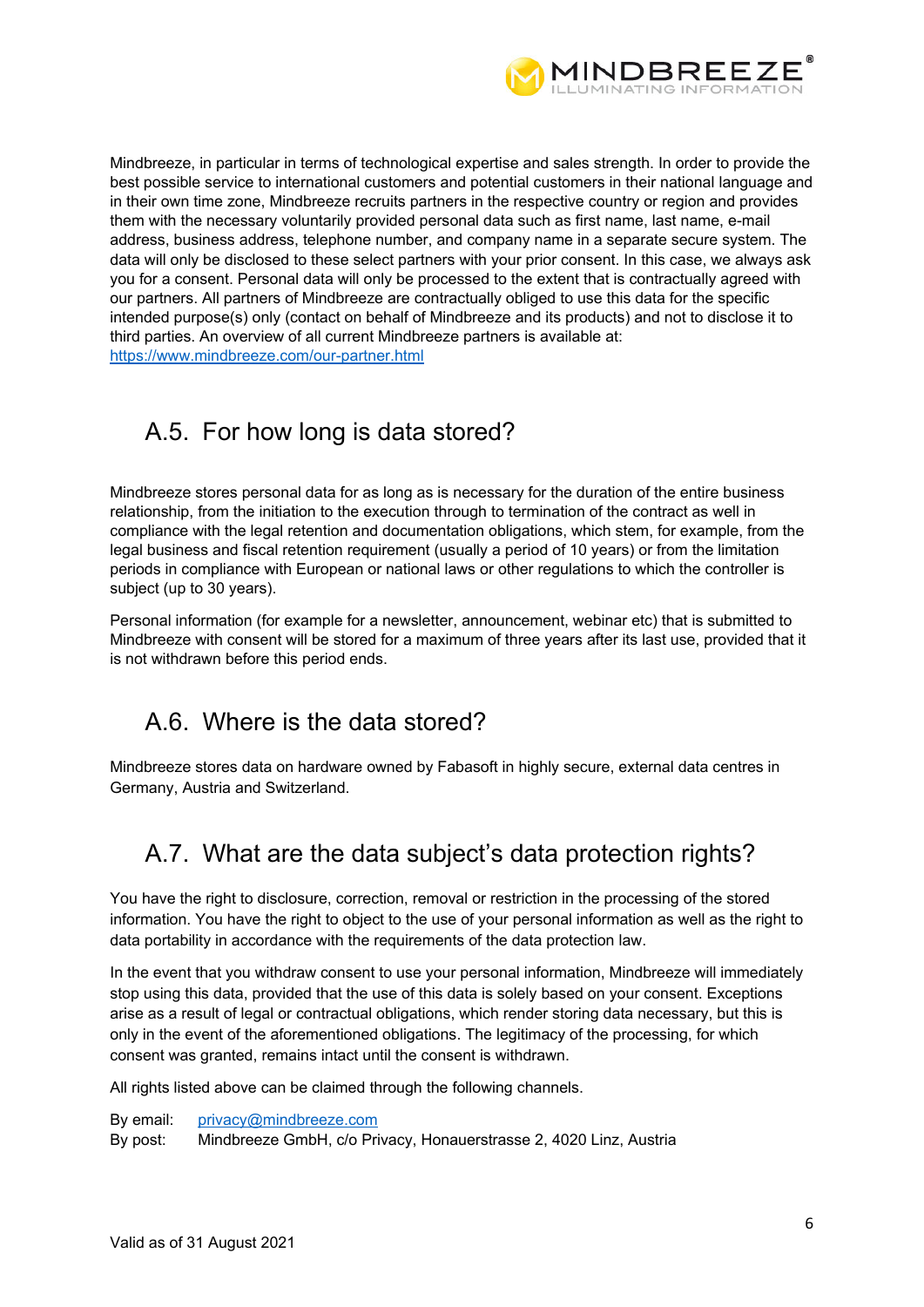

All rights asserted against Mindbreeze must be submitted in writing. To prevent any misuse of these rights by unauthorised parties, you are obliged to verify your identity vis-à-vis Mindbreeze in a suitable manner if we are not able to ascertain this beyond doubt. Every person has the right of access.

Mindbreeze is free to continue to use the personal data concerned provided they have been anonymised prior to such use in such a way that it is no longer possible to relate the data to an identified or identifiable individual.

Complaints should be directed to the Austrian Data Protection Authority or to another data protection authority within the European Union or Switzerland, preferably where you live or work.

There are different interfaces and data processing steps within the Fabasoft Group, in which the different individual personal data processing services are carried out among the companies within the group. The regulations defined in the "Framework agreement for internal data processing within the Fabasoft group" reflect the respective roles of the companies of the Fabasoft Group as joint controllers in a transparent manner pursuant to Art. 26 GDPR or as controller and processor pursuant to Art. 28 GDPR as well as the lawful form of this legal relationship, in particular in compliance with the regulations of the GDPR or the respective national data protection regulations. In the case of a breach of the framework agreement and/or applicable data protection provisions, Fabasoft International Services GmbH, FN 271303a, Honauerstraße 4, 4020 Linz, has undertaken to assume liability for claims by a data subject. Thus, a place of jurisdiction within the EU is available to the data subjects for the assertion of their rights.

The Framework Agreement is available for download on the Fabasoft Website: https://www.fabasoft.com/en/about-us/transparency

# A.8. Contact with Data Protection Officers

Mindbreeze has a data security team at its disposal that is dedicated to data protection issues ("Privacy Team") The contact details for this privacy team are available at: https://www.mindbreeze.com/privacy The privacy team can be contacted at: privacy@mindbreeze.com

As far as the GDPR, or rather national regulations, require, a data protection officer will be appointed. The contact details of this data protection officer are available at: https://www.mindbreeze.com/privacy

# A.9. Compulsory provision of personal information

In the context of the business contract or pre-contractual procedures, personal data necessary for the execution of the business contract, and to which Mindbreeze is legally obliged to collect, must be provided. If this information is not provided, the delivery of products and service, for example, will not be possible.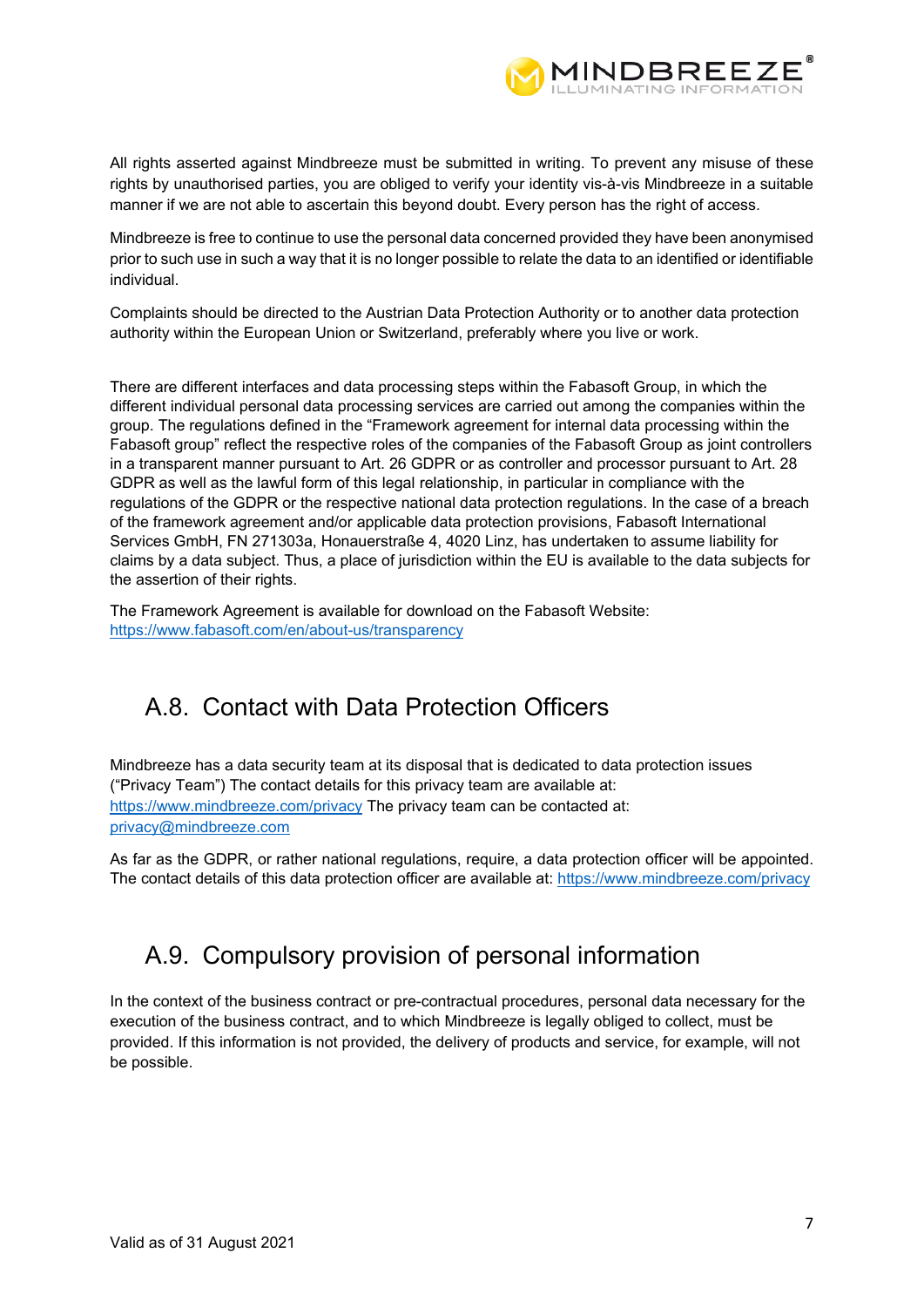

# B. Additional Information About the Mindbreeze Website

# B.1. Data collection

The Mindbreeze website collects general information with every visit. Such information includes, for example: the IP address, the type of browser used, the language, the login pages, the device used, the volume of data transmitted, the browsing history as well as the HTTP referrer.

Mindbreeze does not use this data to draw any conclusions about the data subject. This information will be needed in order to successfully deliver the content of the website, to guarantee the website is always functioning or to provide relevant information to the authorities.

In addition, the Mindbreeze website offers many opportunities to register your personal information or to get in contact with the company through the email addresses provided. The Mindbreeze GmbH is responsible for your data protection for the purposes listed in the tabular below:

| <b>Ways to register</b>                                | The purpose of data collection                                                                                                                                                                                                        |
|--------------------------------------------------------|---------------------------------------------------------------------------------------------------------------------------------------------------------------------------------------------------------------------------------------|
| To register for the Mindbreeze newsletter              | To send information about Mindbreeze and the<br>products such as Release Notes, approx.<br>1x/month                                                                                                                                   |
| Register for webinars                                  | To send information about webinars, access<br>details for webinar participants, check the status<br>of registrations, as well as progress reports,<br>access to the webinar records archive and<br>information about similar webinars |
| Register for Mindbreeze events                         | To send information about events, communicate<br>the status of registrations, as well as progress<br>reports and to distribute information about similar<br>events                                                                    |
| Register for participation in the affiliate<br>program | Contact (legitimate interest) in the context of the<br>collected personal data, transmission of further<br>information about the Mindbreeze Partner<br>Program                                                                        |
| Register for Try & Buy                                 | To provide Mindbreeze InSpire for a 28-day trial<br>period                                                                                                                                                                            |
| Register for software updates                          | To provide software updates in the context of a<br>contractual relationship                                                                                                                                                           |
| Registration for developers                            | To provide SDK (Software Development Kit) for<br>Mindbreeze InSpire                                                                                                                                                                   |
| Online application                                     | See separate privacy statement "Data protection<br>for applicants during the application process"                                                                                                                                     |
| Request help from sales or support team                | Contact the support team                                                                                                                                                                                                              |
| Further contact (via contact field on the right))      | If you send a message via the contact field, it will<br>be forwarded to the responsible persons for the<br>purpose of processing your request.                                                                                        |

For a better overview, the ways in which you can register will be outlined separately: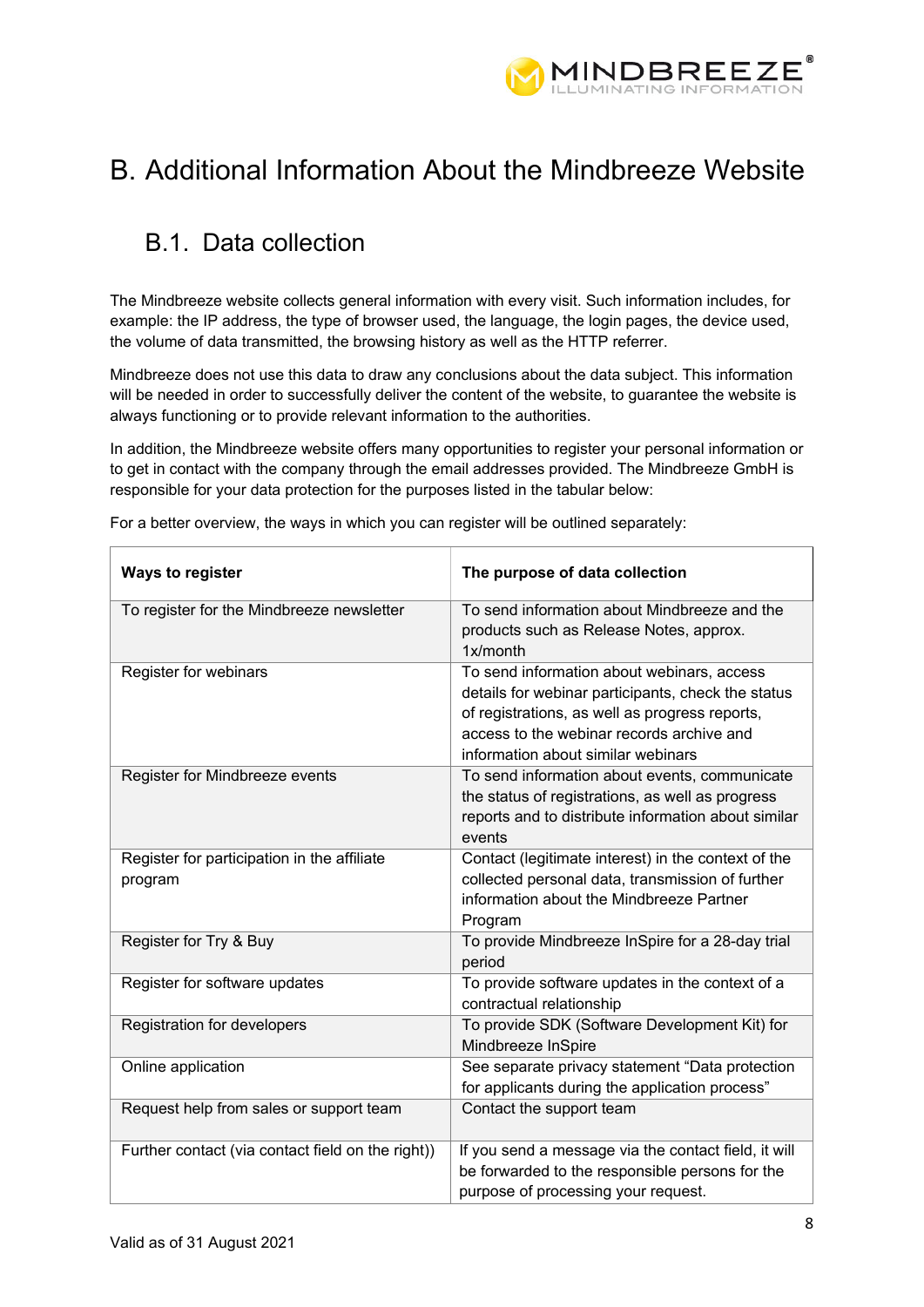

| Sign up for fee-based trainings             | To send information about training, communicate<br>the registration status, and to send information<br>about similar trainings |
|---------------------------------------------|--------------------------------------------------------------------------------------------------------------------------------|
| Register for the download of selected       | To transmit the download link for the requested                                                                                |
| information materials. After registration,  | document by e-mail. Contact by Mindbreeze or a                                                                                 |
| documents such as case studies and research | Mindbreeze partner within the voluntarily provided                                                                             |
| papers of analysts are available.           | data. See Partner network of Mindbreeze.                                                                                       |
|                                             |                                                                                                                                |
| Providing information about products and    | To receive information about the technical                                                                                     |
| services                                    | advancements of products such as Release                                                                                       |
|                                             | Notes, Software Product Information (SPI),                                                                                     |
|                                             | Knowledge Base on a regular basis                                                                                              |

When registering for one or more of the purposes mentioned above, personal data will only be collected in the form of first name(s), surname(s), email address, company, job title, gender, telephone number, street, postcode, location and country. This information contributes to providing an efficient service and will be processed if consent is granted.

## B.2. Sending requests to general email addresses

On the Mindbreeze website, to contact Mindbreeze additional general email addresses will be provided. When you send us an email, it is automatically directed to the relevant person so that you query can be processed.

## B.3. The use of cookies

If you click on "accept cookies" when you visit our website, you thereby accept **all types of cookies** or you click on "Manage settings" to receive more detailed information and determine individually which cookies you consent to. You can manage the settings you have made at any time under the item "Cookie settings" in the footer of the website.

Mindbreeze uses the following cookies:

Cookies are small text files that are saved by the website server onto the user's device hard drive (computer, notebook, tablet, smartphone etc) via your internet browser. This information is called up at subsequent visits to the website and enables the website to recognise your device. Both personal and non-personal data can be saved in cookies. User profiles can also be created through the placing of cookies.

Session cookies are delected at the end of the session, i.e. when you close your browser. They record navigation through the website so that the website "remembers" your entries. These session cookies are normally used to temporarily save the user's entries when filling in online forms that span several pages or to temporarily save the information entered by the user when adding items to online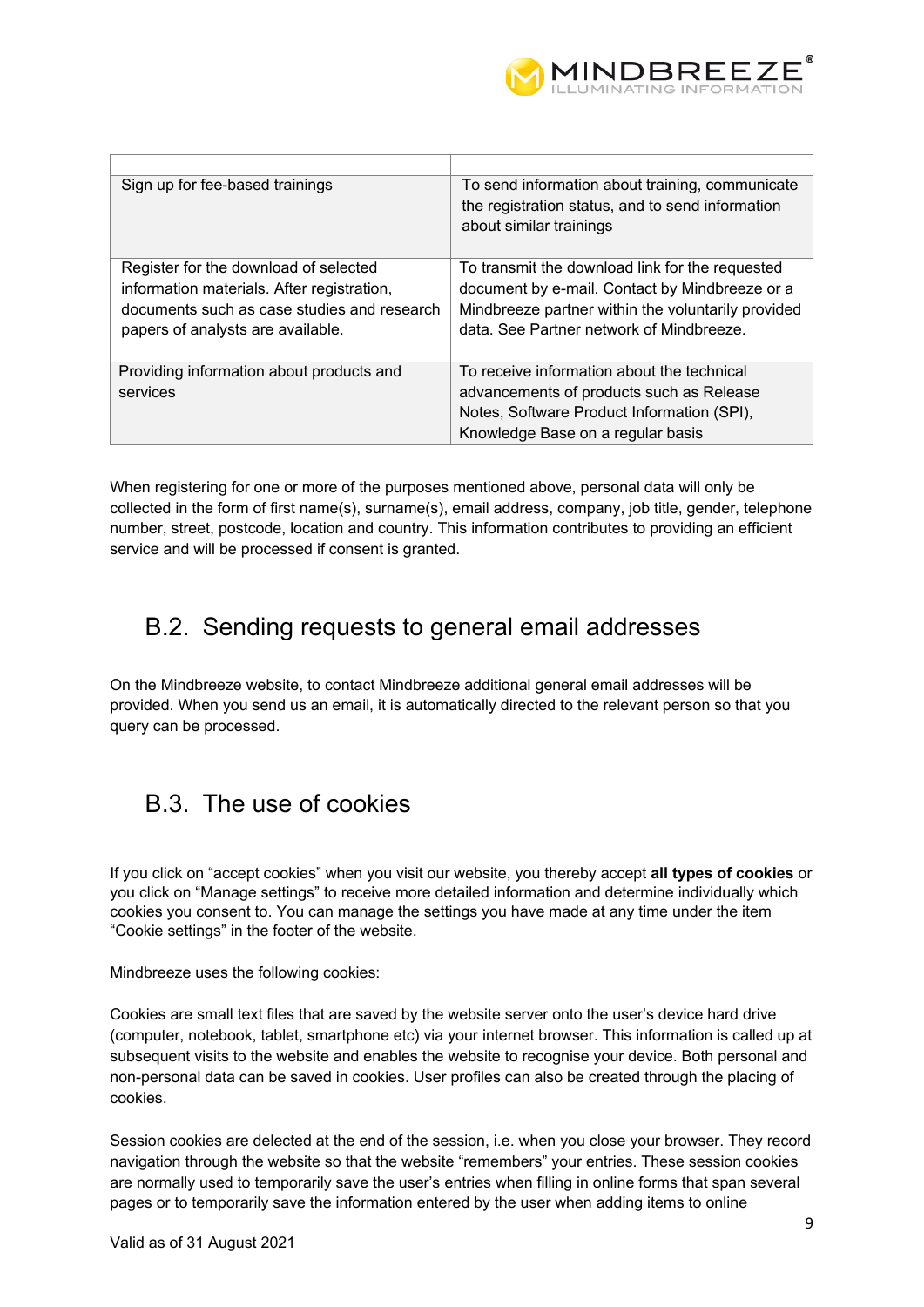

shopping baskets. Such entries may include: data entered when placing an order, currency, login status or simply when navigating through the site.

### **Essential cookies:**

Essential cookies enable basic functions and are needed to ensure proper functioning of the website. These cookies are first-party cookies that belong to Fabasoft.

| Cookie name            | Purpose/description                   | Lifespan  |
|------------------------|---------------------------------------|-----------|
| cookie_settings        | Saves information concerning          | 30 days   |
|                        | your cookie settings.                 |           |
| <b>TEAMNX</b>          | Mindbreeze makes downloads<br>9 hours |           |
|                        | available via public links from       |           |
|                        | the product Fabasoft Cloud            |           |
|                        | product of the parent                 |           |
|                        | company). This cookie                 |           |
|                        | optimises performance                 |           |
|                        | distribution, so downloads can        |           |
|                        | be provided with optimum              |           |
|                        | performance.                          |           |
| _apm:telemetryStatus#: | Performance measurement               | unlimited |
|                        | app.telemetry (needed for the         |           |
|                        | search function on                    |           |
|                        | www.mindbreeze.com)                   |           |
|                        |                                       |           |
|                        | The last response of the              |           |
|                        | web.telemetry requests is             |           |
|                        | saved in this value. This             |           |
|                        | includes in particular the            |           |
|                        | information concerning which          |           |
|                        | instrumentation level the Client      |           |
|                        | instrumentation is to be              |           |
|                        | recorded on. This information is      |           |
|                        | important at the start of the         |           |
|                        | Client, so that even the first        |           |
|                        | request can already be                |           |
|                        | collected in the selected             |           |
|                        | recording level, because the          |           |
|                        | first web.telemetry request is        |           |
|                        | not generally effected until after    |           |
|                        | the first application request has     |           |
|                        | been sent.                            |           |
| apm:guid               | Session ID for app.telemetry          | unlimited |
|                        | (needed for the search function       |           |
|                        | on www.mindbreeze.com)                |           |
|                        |                                       |           |
|                        | This is a GUID that enables the       |           |
|                        | possibility of assigning              |           |
|                        | telemetry data to a Client even       |           |
|                        | when the page is reloaded or          |           |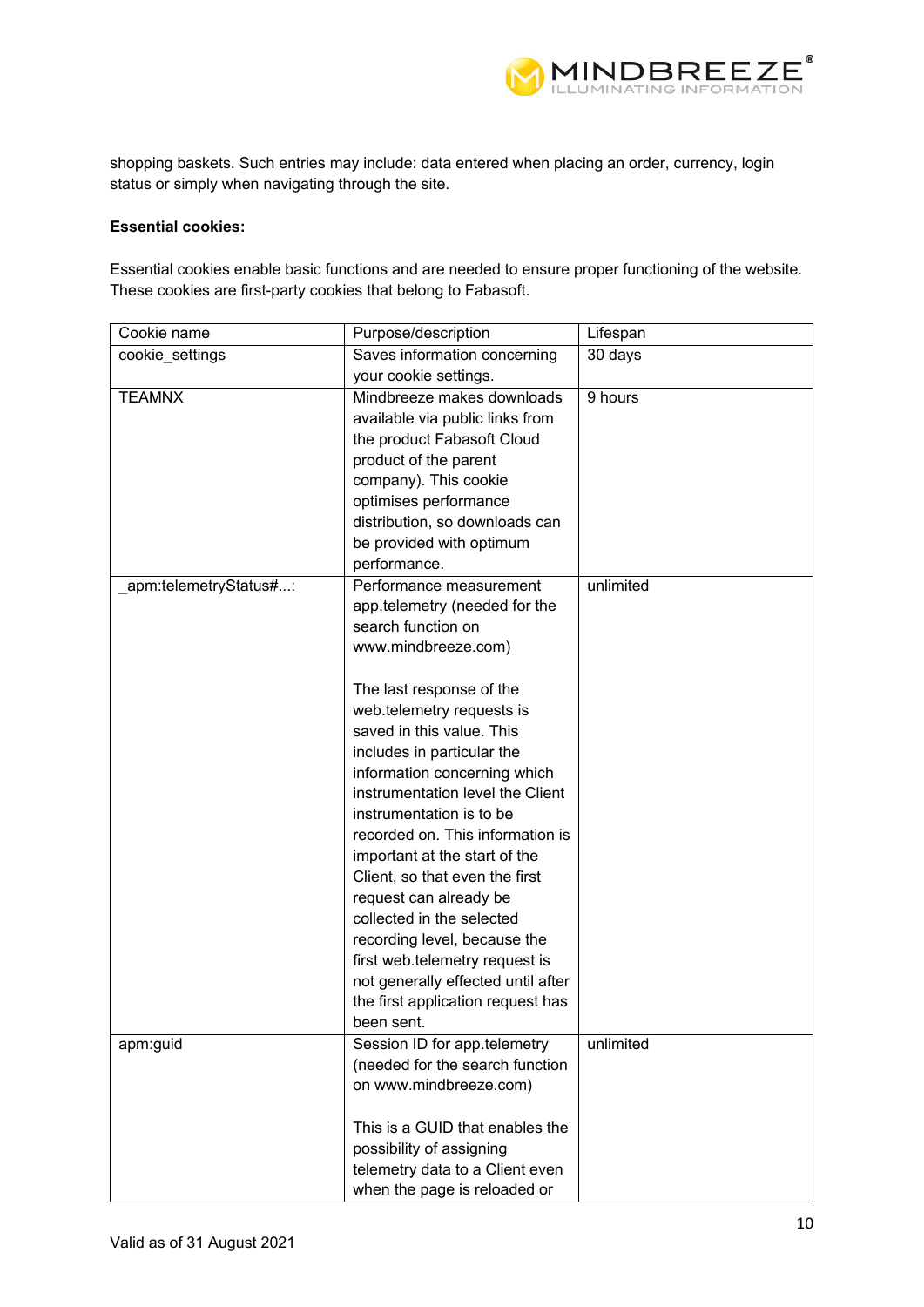

| the Client uses the navigation  |  |
|---------------------------------|--|
| to switch to other pages of the |  |
| application.                    |  |

### **Tracking and Analytics cookies:**

We use Google Analytics to collect anonymous statistical information such as the number of visitors to our website. Cookies added by Google Analytics are subject to the privacy policy of Google Analytics. See also in this respect Point B4 in this privacy statement.

| Cookie name           | Google Analytics                     |  |
|-----------------------|--------------------------------------|--|
| <b>Provider</b>       | Google LLC                           |  |
| <b>Purpose</b>        | Cookie from Google for website       |  |
|                       | analyses. Generates statistical data |  |
|                       | about how visitors use the website.  |  |
| <b>Privacy Policy</b> | https://policies.google.com/privacy  |  |
| Cookie name           | ga,_gat,_gid                         |  |
| Cookie lifespan       | 2 years                              |  |

Data is not collected by Google Analytics unless consent has been given for the processing of personsl data by clicking on the button "Accept cookies" or by a selection made under "Manage settings". This consent can be revoked at any time by changing the cookie setting (button "Manage settings or Cookie settings) in the footer of the website. You will find a detailed description of the use of analytics services under B.4.

We use **Act-on Beacon** for the statistical evaluation of data for marketing purposes, as well as visitor access and for the identification of companies.

| Cookie name           | Act-On Tracking Cookie        |  |
|-----------------------|-------------------------------|--|
| Provider              | Act-On Software, Inc.         |  |
| <b>Purpose</b>        | Evaluation of visitor access, |  |
|                       | identification of companies   |  |
| <b>Privacy Policy</b> | https://www.act-              |  |
|                       | on.com/privacy-policy/        |  |
| Cookie name           | wp6806                        |  |
| Cookie lifespan       | vear                          |  |

Data is not collected by Act-on Beacon unless consent has been given for the processing of personsl data by clicking on the button "Accept cookies" or by a selection made under "Manage settings". This consent can be revoked at any time by changing the cookie setting (button "Manage settings or Cookie settings) in the footer of the website. You will find a detailed description of the use of analytics services under B.4.

#### **Third-Party-Cookies**

Peer Insights from Gartner is a widget (gadget), that allows you to read and write evaluations of products from Mindbreeze in real-time. To do this Peer Insights places the following cookies, which are useful or essential for the functioning of the widget and that can only be refused with the respective cookie settings in your web browser: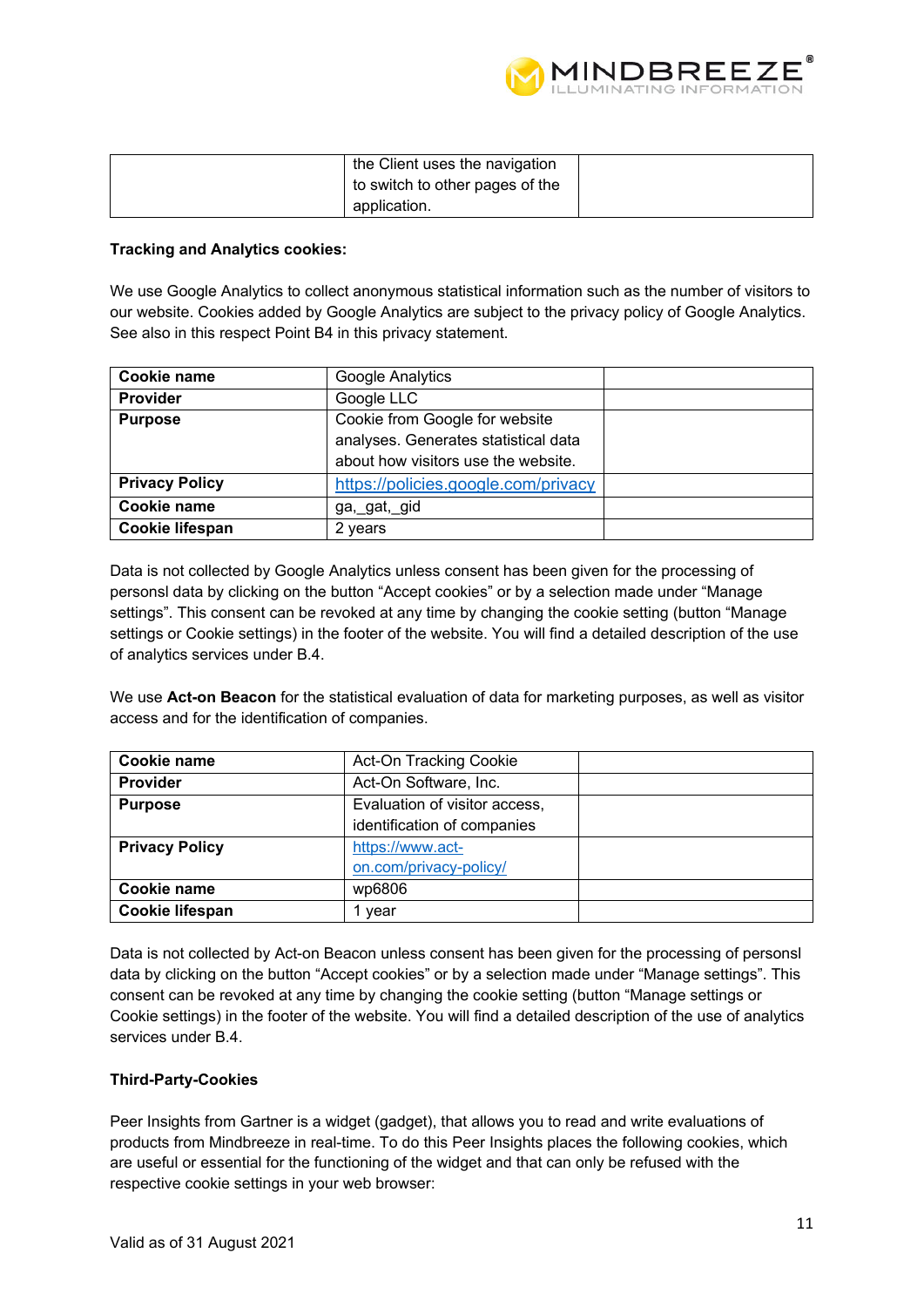

| Cookie name      | <b>Source</b>     | <b>Expire</b> | <b>Purpose</b>                               |
|------------------|-------------------|---------------|----------------------------------------------|
| rxvt             | Dynatrace *       | Session       | Session timeout                              |
| dtPC             | Dynatrace*        | Session       | Required to identify proper endpoints for    |
|                  |                   |               | beacon transmission; includes session ID for |
|                  |                   |               | correlation.                                 |
| dtLatC           | Dynatrace*        | Session       | Measures server latency for performance      |
|                  |                   |               | monitoring.                                  |
| dtCookie         | Dynatrace*        | Session       | Tracks a visit across multiple requests.     |
| dtSa             | Dynatrace*        | Session       | Intermediate store for page-spanning actions |
| rxVisitor        | Dynatrace*        | Session       | Visitor ID to correlate sessions             |
| route-gcrowd-    | Kubernetes        | Session       | Sticky session cookie for backend            |
| be-prod          | Ingress*          |               |                                              |
| route-gcrowd-fe- | <b>Kubernetes</b> | Session       | Sticky session cookie for frontend.          |
| prod             | Ingress*          |               |                                              |
| Connect.sid      | <b>Express</b>    | Session       | Session storage                              |
|                  | Node Server*      |               |                                              |
| <b>GCROWD</b>    | Application       | Session       | Sticky session cookie                        |

\*Dynatrace - Third Party Performance Monitoring tool

\*Kubernetes/Ingress - AWS Cloud Infrastructure

\*Express Node Server - UI Front End Server

You will information on how you can change the cookie settings in your browser here, listed according to the respective browser used:

**Explorer**: http://windows.microsoft.com/en-gb/internet-explorer/delete-manage-cookies#ie=ie-11 **Firefox**: https://support.mozilla.org/en-US/kb/enable-and-disable-cookies-website-preferences **Chrome**: https://support.google.com/chrome/answer/95647?hl=en **Safari:** https://support.apple.com/kb/PH19214?locale=en\_GB

You will find Gartner's cookie policy here: https://www.gartner.com/en/about/policies/privacy/cookiepolicy

## B.4. The use of analytics services

### **Internet analytics service Google Analytics**

We use Google Analytics, an internet analytics service by Google Ireland Limited ("Google"), Gordon House, Barrow Street, Dublin 4, Ireland. Google uses cookies. The information collected by cookies from the users about their use of online offers is normally sent to a Google server in the USA, where it is saved. At our request, Google will use this information to assess how users respond to online offers, to compile reports on the activity surrounding these online offers and to provide us with further information regarding the use of these online offers and services related to internet use. Through this, we can use this processed information to generate pseudonym profiles for users.

We only use Google Analytics when IP anonymization is in place. This means that, within other European Union Member States or countries in the European Economic Area, Google will ensure that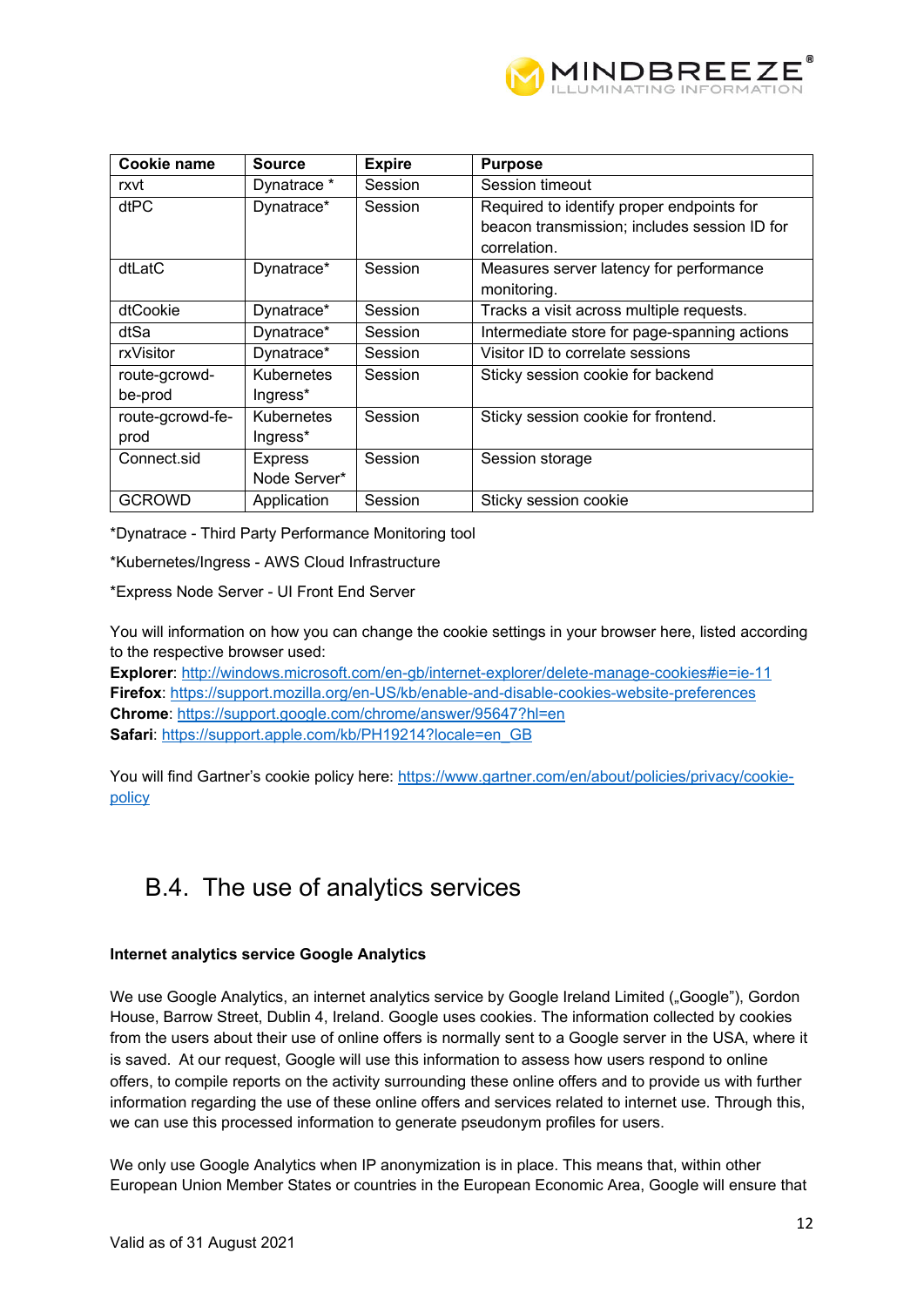

only part of the user's IP address is shown. Only in exceptional circumstances will the full IP address be sent to a Google server in the USA, where it is shortened. The IP address of the user's browser will not be merged with other information collected by Google.

You can prevent cookies from being stored by changing the settings on your internet browser. In addition, you can prevent Google from collecting or processing information from your cookies and about your use of online offers by downloading and installing the following browser plugin at this link: http://tools.google.com/dlpage/gaoptout?hl=de.

You can learn more about Google's use of data for advertising purposes, the different ways to adjust your settings or to oppose the use of this information on Google's website: https://www.google.com/intl/de/policies/privacy/partners/ ("Google's use of the data collected from your visits to partner websites or Apps"), http://www.google.com/policies/technologies/ads (Using data for advertisement purposes"), http://www.google.de/settings/ads ("Managing the information that Google uses to show you advertisements") and http://www.google.com/ads/preferences/ ("Determine which advertisements Google shows you").

You can prevent Google Analytics from collecting information by clicking on the following link. An optout cookie will be available, which prevents the collection of further information when visiting the website. Deactivate Google Analytics

#### **Privacy policy regarding the employment and use of Google Ads**

Mindbreeze uses "Google Ads". Google Ads is an online advertising service that allows advertises to place ads in the search engine results of Google as well as in the Google advertising network. Google Ads allows an advertiser to pre-set keywords that will display an ad on Google's search engine results only when the search engine retrieves a keyword-related search result. In the Google advertising network, ads are distributed on topical web pages using an automated algorithm and according to the pre-defined keywords. On Google's Display Network, advertisements are filtered by an automatic algorithm and taking into account key words that have been entered on similar internet sites.

The operating company that provides the Google Ads service is Google Ireland Limited ("Google"), Gordon House, Barrow Street, Dublin 4, Ireland.

The purpose of using Google Ads is to advertise our website by placing interesting and relevant advertisements on third-party companies' websites, onto Google's search engine results page.

If one of Google's advertisements succeeds in directing someone to our website, Google will file a socalled conversion cookie on this person's device. Cookies have already been defined above.

A conversion cookie expires after thirty days and does not serve to identify the data subject. Provided that it has not yet expired, conversion cookies can be used to establish whether certain sub-sites, for example the basket in online shopping systems, are visited on our website.

Through conversion cookies, both we and Google can establish whether a data subject, who is directed to our website via an Ads advertisement, generates revenue, for example by making purchases in the basket or if they cancel them.

Google uses the data and information collected by conversion cookies in order to generate statistics on the number of visits to our website.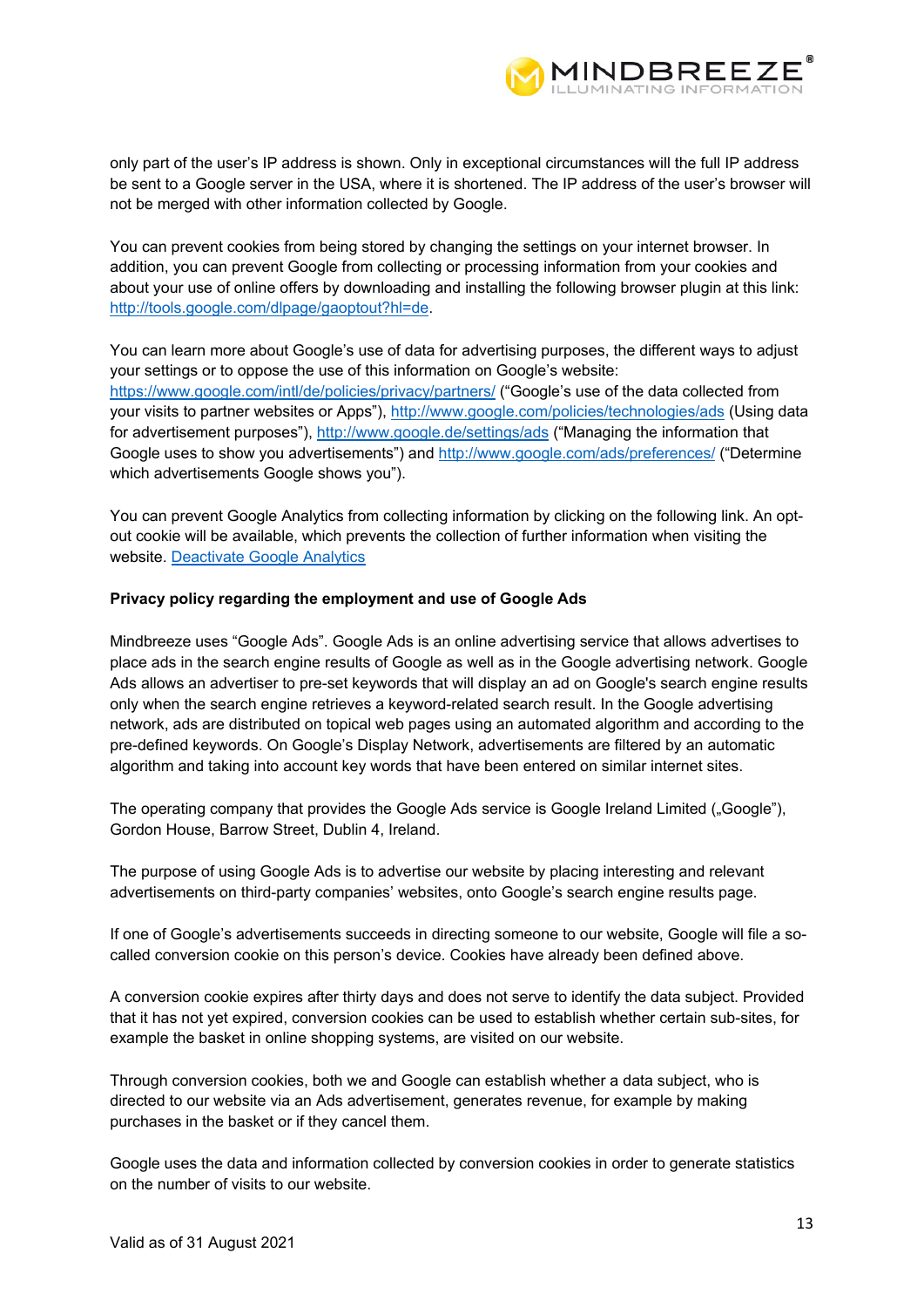

On the other hand, we use these statistics to determine the total number of people using our website and how many of them are directed to us by Ads advertisements. Therefore, we use this information to evaluate how successful various Ads advertisements are at directing people to our site and in order to streamline our Ads advertisements in the future. Neither our company nor Google Ads' other advertisement customers receive information from Google that would enable a data subject to be identified.

Through conversion cookies, personal information, for example internet sites visited by the data subject, will be stored. With each visit to our website, personal information will therefore be sent to Google in the USA, including the IP address of the data subject's Internet connection. This personal information will be stored by Google in the USA. Google will pass on the personal information collected through online activity to third-parties if necessary.

The data subject can prevent the use of cookies on our website, at any time by changing the relevant settings of the internet browser and thus permanently reject the use of cookies, as explained above.

This setting on the internet browser would also prevent Google from creating a conversion cookie on the data subject's computer system. In addition, cookies that have been already established by Google Ads can be deleted via the internet browser, or other software programmes, at any time.

Furthermore, the data subject may reject personalised advertising from Google. To do so, the data subject must use the following link to remove the internet browsers they used and to set their desired settings: www.google.de/settings/ads

Additional information and Google's current privacy policy can be found at this link: https://www.google.de/intl/de/policies/privacy/

### **Google Maps**

This page uses the Google Maps map service via an API. The provider is Google Ireland Limited ("Google"), Gordon House, Barrow Street, Dublin 4, Ireland. It is necessary to save your IP address in order to use the functions of Google Maps. This information is generally transmitted to a Google server in the USA and stored there. The provider of this site has no influence on this data transmission. Google Maps is used in the interest of presenting our online offers in an appealing manner and making it easier to find the locations we have indicated on the website. This constitutes a legitimate interest within the context of Art. 6 (1) (f) GDPR. You can find more information on the handling of user data in Google's data protection declaration: https://www.google.de/intl/de/policies/privacy/.

#### **Internet analytics service Act-On**

In order to analyse user access, information for marketing purposes and for identifying different companies, is collected using the tool Act-On, processed and stored in Act-On Software Inc's data centre. In Germany. Act-On carries out checks on an address based on this information, but only if it has been established that it involves a company and not an individual. Cookies are also used here. In addition, Act-On collects information on the browsing activity of anyone who has submitted a form or registered for an email service. The following information is collected: which webpages are visited on www.mindbreeze.com, which emails from Mindbreeze are opened, which documents from Mindbreeze are downloaded and which forms are completed. This information will be collected as long as it is processed for a clearly specified purpose. This information will be used in order to continuously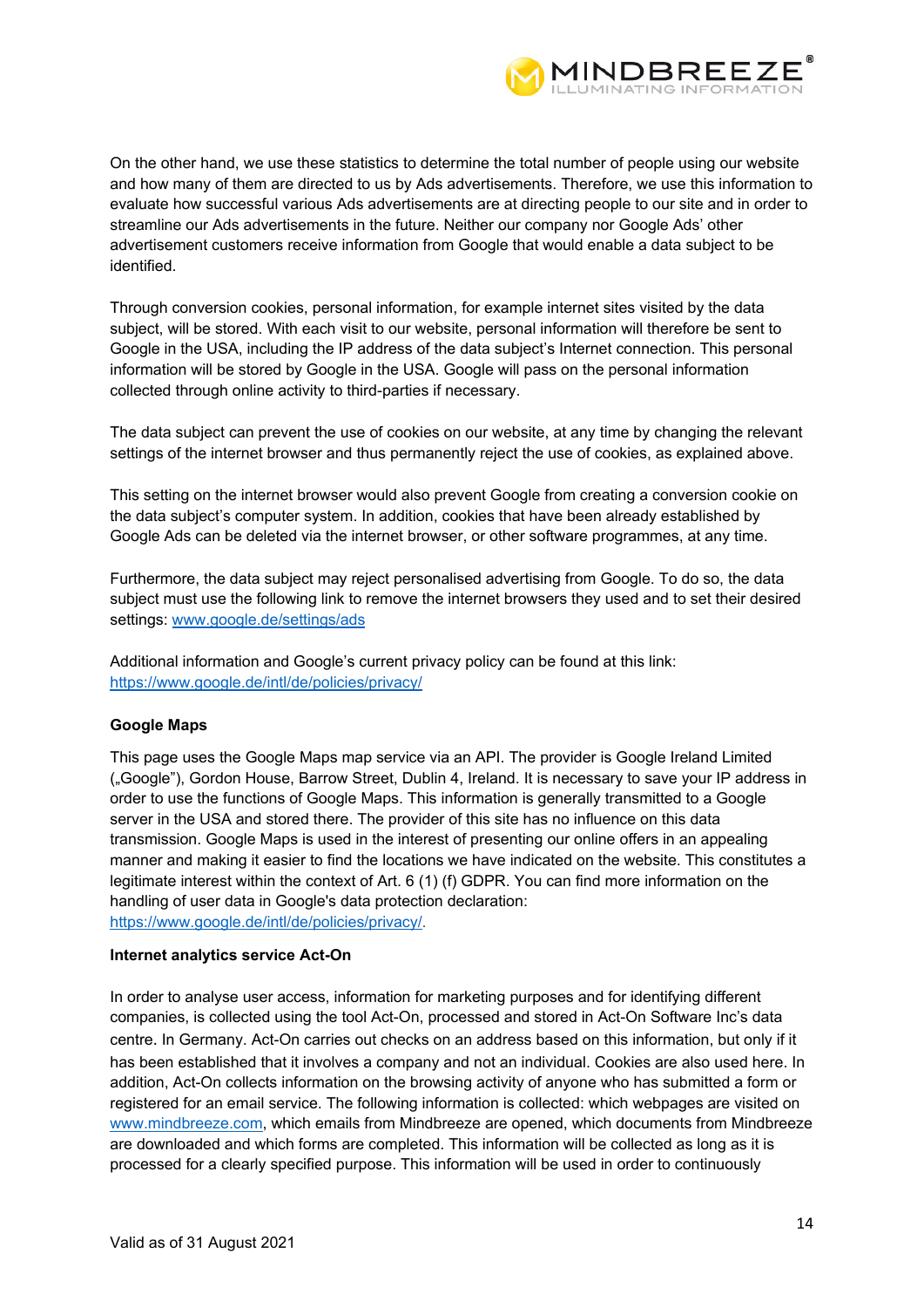

improve our services and to enhance the browsing experience.

## B.5. Social Media Icons

Mindbreeze also provides links on this website to the following social media sites: Twitter, Facebook, YouTube, Xing, LinkedIn, Instagram. Some of these links are displayed as icons. When you click on these social media icons (links) you will be subsequently redirected from the Mindbreeze website to the respective social media site.

When you click on one of these links, you will be redirected to the respective website and are thus allowing the respective site operator to access your personal information. No personal data are collected by Mindbreeze via these links.

### **Embedding YouTube videos in expanded data protection mode**

YouTube videos are embedded (framing) on our website exclusively in "expanded data protection mode". As soon as you open the page, a connection is made to YouTube and its DoubleClick network (responsible for the marketing of YouTube), which allows YouTube access to the browser storage. Due to the "expanded data protection mode" of YouTube, no cookies are placed as long as you do not click on the embedded video.

# C. Data protection information for visitors to our Facebook Fan Page

If you visit our fan pages (https://www.facebook.com/Mindbreeze/) on Facebook, we will process personal data in connection with this visit, regardless of whether you are registered on Facebook or whether you are logged in or not. Fan pages are user accounts that can be set up by private individuals or companies on Facebook. This fan page allows us to present our company to Facebook users and individuals who visit our fan page, and also to communicate with these people. The data provided directly by you or by Facebook are used exclusively for the purpose of communication with customers and interested parties as an overriding legitimate interest according to Art. 6 (f) GDPR, putting us in a position to offer the most interesting information for you.

Facebook provides fan page administrators with the "Page Insights" function, which we use to receive anonymised statitstical data about the users and visitors to our fan page. These so-called "Page Insights" are summerised statistics created using specific "events" that are recorded by Facebook when users or visitors interact with our fan page and its linked contents.

These data are collected using so-called cookies. These are small text files that are saved by Facebook onto the website user's device hard drive (computer, notebook, tablet, smartphone etc) via the browser. This information is called up at subsequent visits to the website and enables the website to recognise your device. The information saved in the cookies is received, recorded and processed by Facebook in personalised form.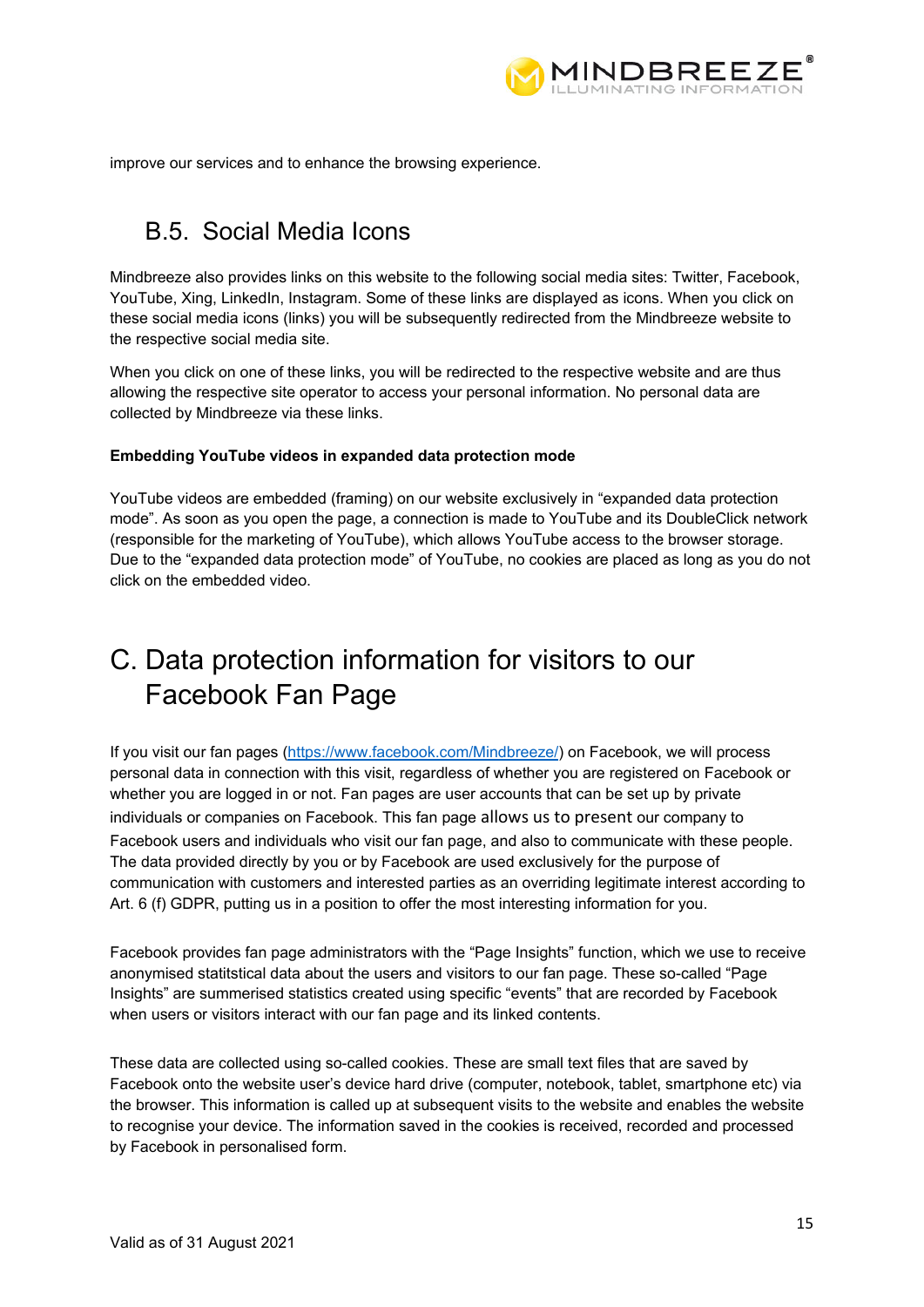

The purpose of the use of cookies is to improve the Facebook advertising system on the one hand and on the other to enable the use of cookies made available to us by Facebook statistics to manage and improve the marketing of our activities.

By creating the fan page, we contribute to the processing of the personal data of visitors to our fan page, regardless of whether these are registered with or logged-in to Facebook or not. Although Facebook provides the data collected using cookies to us solely in an anonymised form, the production of these statistics relies on the prior processing of personal data. For this reason, we, as administrators of the fan page, are involved in deciding the purposes and means of processing the personal data of visitors to our fan page, and as such, we are joint data controllers with Facebook as defined by Article 26 of the GDPR with regard to this processing. The joint responsibility includes the processing of your data for the purpose of creating "Page Insights" in connection with a visit or other interaction with our fan page or contents linked with it. We have entered into an agreement with Facebook concerning the joint responsibility in compliance with Art. 26 GDPR, whereby Facebook undertakes, among other things, to provide the data protection information pursuant to Art. 13 GDPR as well as to observe the rights of the data subject.

The main content of the agreement between the joint controllers is provided by Facebook Ireland and can be accessed via the following link: https://www.facebook.com/legal/terms/information\_about\_page\_insights\_data

Depending on the respective event that triggers a recording, we receive from Facebook the following data categories in anonymised form:

#### **Actions of individuals**

.

- Viewing a page, a post, a video, a story or other content linked with a page
- Interacting with a story
- Subscribing or unsubscribing to a page
- "Like" or "Unlike" a page or post
- Recommending the page in a post or comment
- Commenting on, sharing or reacting to a post on the page (including the type of reaction)
- Hiding a post on a page or reporting it as spam
- Hovering the cursor over a link to a page or the name or the profile picture of a page to see a preview of the page content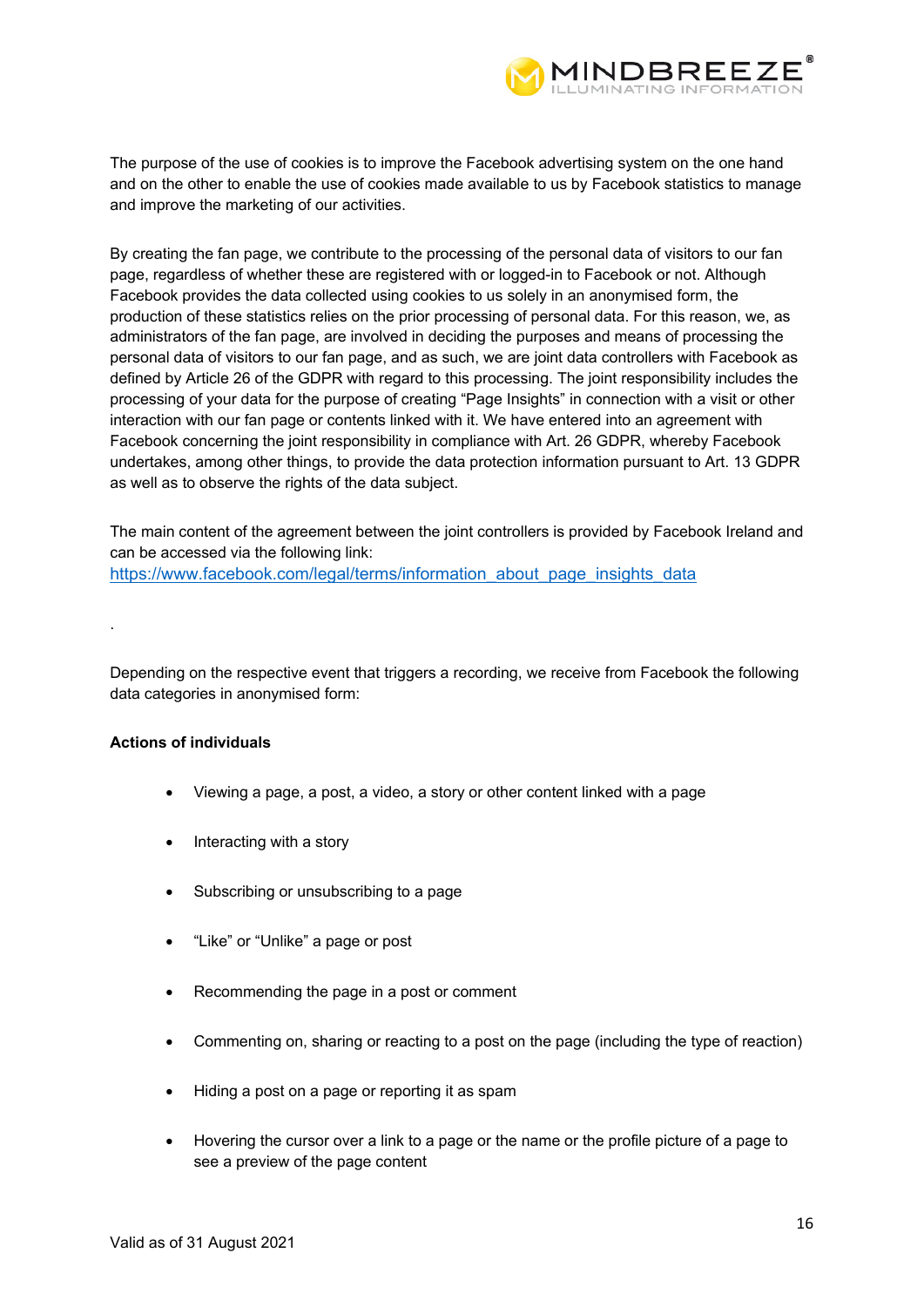

- Clicking on the website, telephone number or "Route planner" button or another button on the page
- Viewing the event of page, reacting to an event (including type of reaction), clicking on a link for an event
- Starting a Messenger conversation with the page
- Viewing or clicking on an article in a page shop

### **Information on the actions, the individuals who carried out the actions and on the browsers/apps used for the actions**

- Date and time of the action
- Country/town (estimation based on the IP address or logged in users from the user profile)
- Language codes (from the HTTP header of the browser and/or language setting)
- Age/gender group (from the user profile, only in the case of logged in users)
- Previously visited websites (from the HTTP header of the browser)
- Whether the action was carried out on a computer or a mobile device (from the browser user agent or from app attributes)
- Facebook user ID (only in the case of logged in users)

We have no access to personal data that are processed within the framework of "Events", only to the summerised Page Insights in the form of an anonymised statistical evaluation. As we have no access to personal data, we cannot transfer these to any third parties. Please find information on the legal basis of the data processing by any possible recipients or any possible transfers of your data by Facebook to third countries in Facebook's privicy policy

(https://www.facebook.com/privacy/explanation) and Facebook's cookie policy (https://www.facebook.com/policies/cookies/). Please note, however, that we might be able to associate your profile picture with your "Like" fan page information if you marked the fan page with "Like" and set your "Like" page information to "Public".

According to the relevant Facebook terms of use and its privacy policy and cookie policy, if you are registered and logged into Facebook you consent to the processing of your personal data by Facebook. We draw your attention to the fact that we have no influence over Facebook's terms of use or data privacy and cookie policy. Facebook uses cookies to determine whether you are logged into Facebook.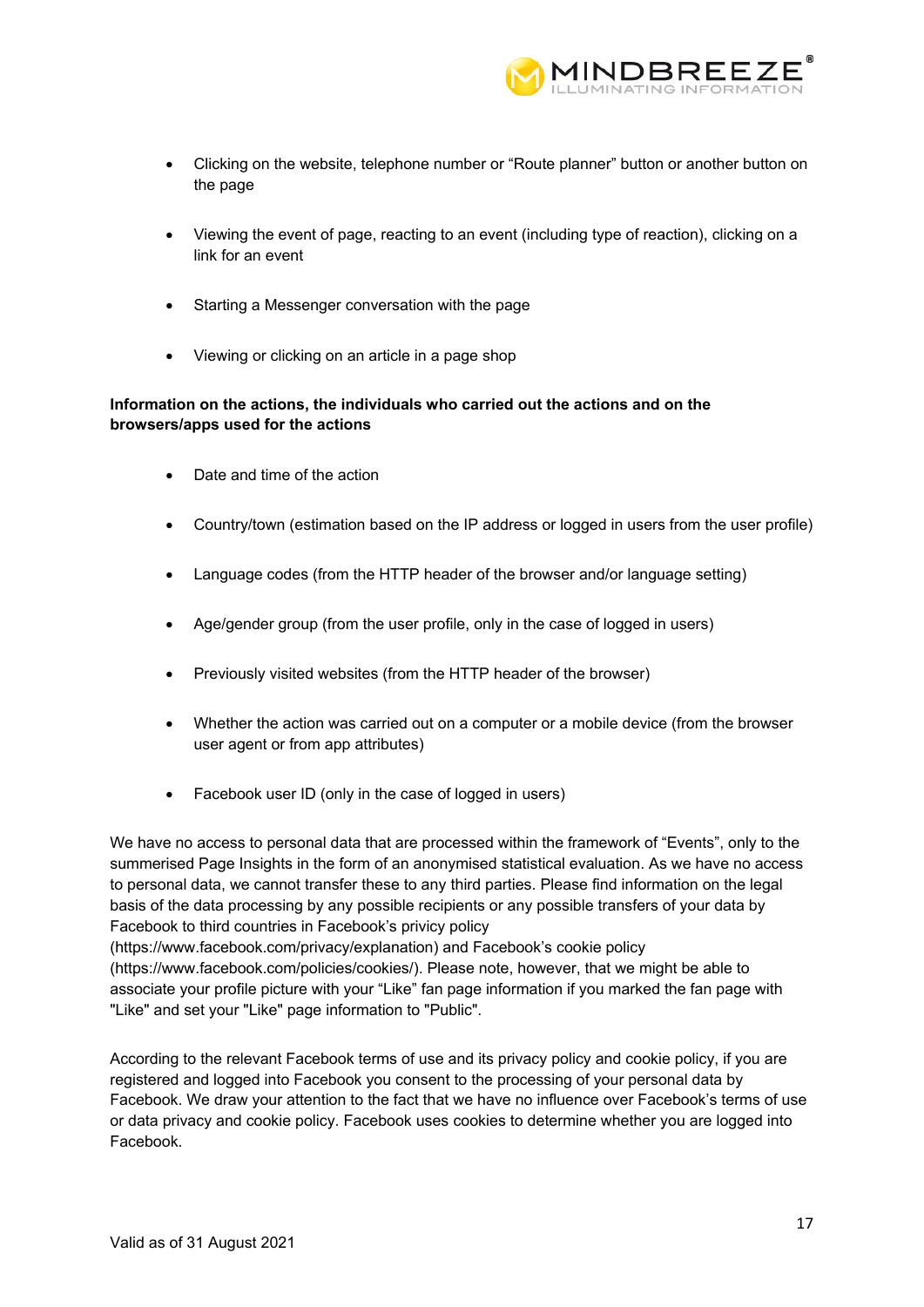

However, even if you are not registered or logged into Facebook, it is neverteless possible that if you click on a sub-page within our fan page or carry our some action within our fan page, Facebook will undertake a statistical analysis of your personal data and and transfer these anonymised statistics to us. If you do not click on any sub-pages or carry out any actions on our fan page (e.g. clicking on a photo or video in a post), your personal data will not be collected via cookies.

Cookies placed by Facebook are stored for up to two years after being placed or updated. Cookies already stored can be deleted at any time. You can also prevent the installation of cookies via your browser settings.

You have the right to demand at any time information as to which of your data are processed (Art. 15 GDPR). You have the right to have incomplete data completed and inaccurate data rectified or erased (Art. 16, 17 GDPR). Under certain circumstances you can demand erasure of your data (Art. 17 GDPR). However, the right to erasure does not apply if the processing is necessary for compliance with a legal obligation or for the establishment, exercise or defence of legal claims. Under certain circumstances you can also demand the restriction of the processing of your data (Art. 18 GDPR) and object to the processing of your data (Art. 21 GDPR). You have the right to receive the personal data which you have provided in a structured, commonly used and machine-readable format and to transmit these data to another controller or – if technically feasible – to allow Facebook to transmit the data (Art. 20 GDPR).

Insofar your data are processed based on your consent, you have the right to revoke this consent at any time. Such revocation shall in no way affect the legality of the data processing carried out until the time of the revocation.

For requests to exercise your rights as data subject, or to withdraw your consent in connection with the processing of data within the scope of Page Insights, please use the form linked in Facebook's Data Policy for Page Insights data

(https://www.facebook.com/legal/terms/information\_about\_page\_insights\_data) or contact Facebook Ireland by post at Facebook Ireland Ltd., 4 Grand Canal Square, Grand Canal Harbour, Dublin 2 Ireland. You can always send your requests to us and we will then forward them to Facebook.

You have the right to lodge a complaint with the Irish Data Protection Commission, the Austrian Data Protection Authority or with another Data Protection Supervisory Authority in the EU, in particular at your habitual residence or place of work.

# D. Data protection information for visitors to our Instagam account

Our Instagram presence allows us to present our company to the users of this network and to communicate with these individuals. The data provided directly by you or by Instagram are used exclusively for the purpose of communication with customers and interested parties as an overriding legitimate interest according to Art. 6 (f) GDPR, putting us in a position to offer the most interesting information for you.

Instagram is part of the Facebook corporate group and shares the infrastructure, systems and technology with Facebook Ireland and other Facebook companies.